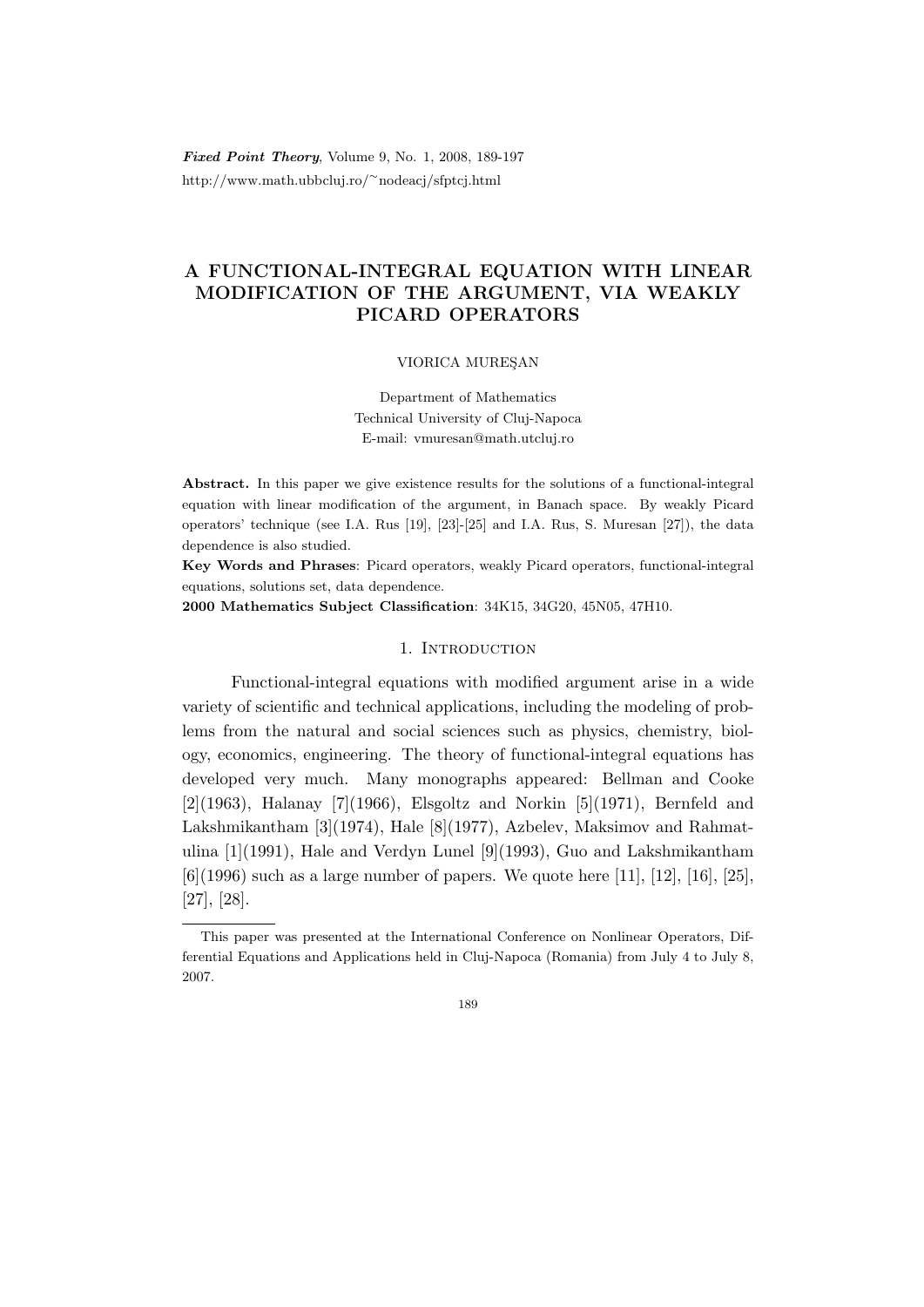#### 190 VIORICA MUREŞAN

The aim of this paper is to study the following functional-integral equation with linear modification of the argument, in Banach space:

$$
x(t) = g(t, x(t), x(\lambda t), x(0) + \int_0^t K(t, s, x(s), x(\lambda s))ds, \quad t \in [0, b], 0 < \lambda < 1.
$$
\n(1.1)

We use weakly Picard operators' technique and the same method as in the paper [25].

In [4] and [6] were considered some particular cases of this equation.

# 2. Weakly Picard operators

Let  $(X, d)$  be a metric space and  $A: X \longrightarrow X$  an operator. We shall use the following notations:

 $P(X) := \{ Y \subseteq X | Y \neq \emptyset \};$  $F_A := \{x \in X | A(x) = x\}$  - the fixed point set of A;  $I(A) := \{ Y \in P(X) | A(Y) \subseteq Y \};$  $A^0 := 1_X, A^1 := A, \dots, A^{n+1} := A \circ A^n, \dots, n \in \mathbb{N}.$ 

**Definition 2.1.** (Rus [20]) A is Picard operator if there exists  $x^* \in X$  such that

- 1)  $F_A = \{x^*\};$
- 2) the successive approximation sequence  $(A<sup>n</sup>(x<sub>0</sub>))<sub>n\in\mathbb{N}</sub>$  converges to  $x^*$ , for all  $x_0 \in X$ .

**Definition 2.2.**  $(Rus[19])$  A is weakly Picard operator if the sequence  $(A<sup>n</sup>(x<sub>0</sub>))<sub>n\in\mathbb{N}</sub>$  converges for all  $x<sub>0</sub> \in X$  and its limit (which may depend on  $x_0$ ) is a fixed point of A.

If A is weakly Picard operator we consider  $A^{\infty} : X \longrightarrow X$ ,  $A^{\infty}(x) =$  $\lim_{n\to\infty} A^n(x)$ . We remark that  $A^{\infty}(X) = F_A$ .

**Definition 2.3.** (Rus[24]) Let A be a weakly Picard operator and  $c > 0$ . A is c-weakly Picard operator if

$$
d(x, A^{\infty}(x)) \le cd(x, A(x)), \text{ for all } x \in X.
$$

We have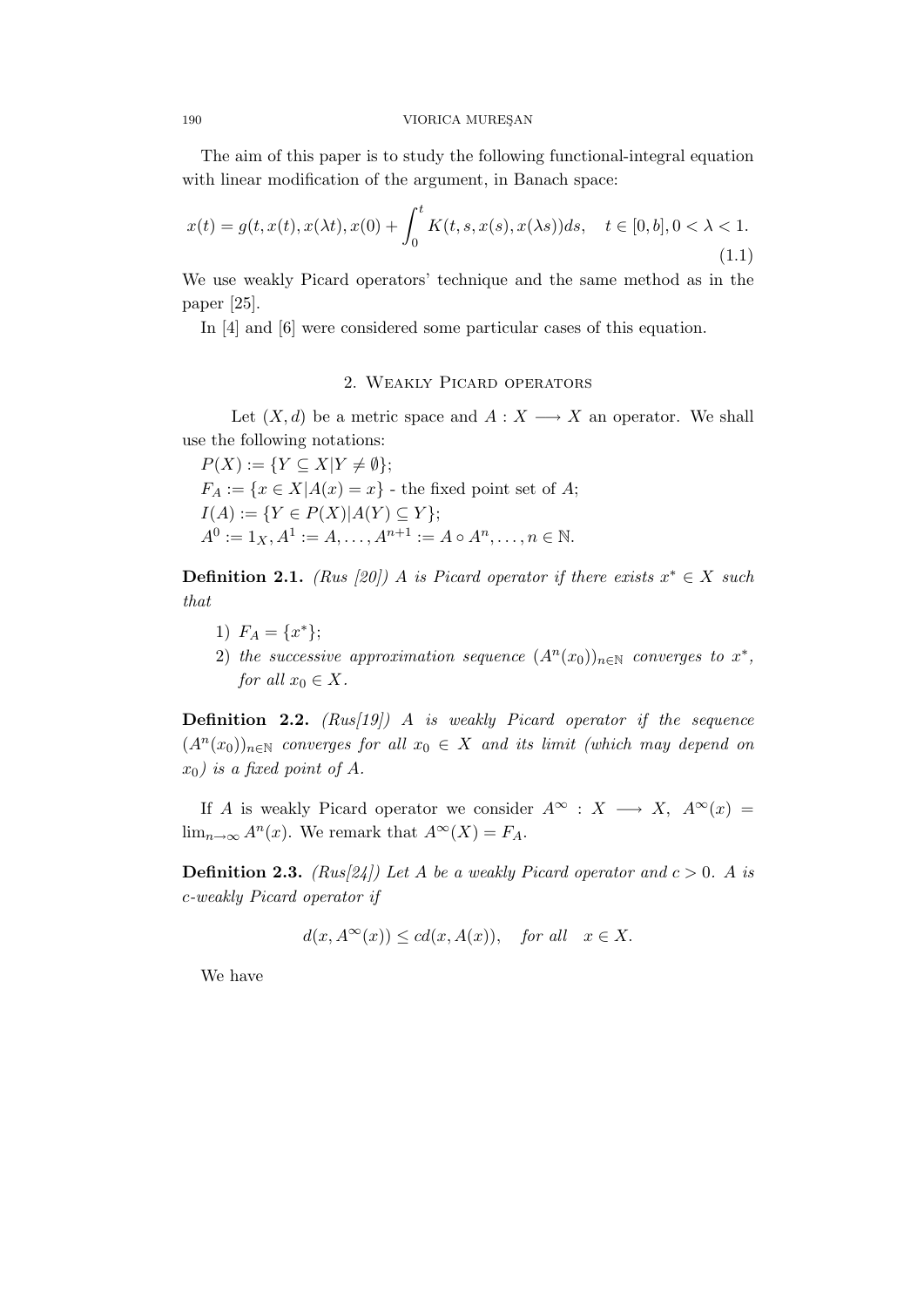**Theorem 2.1.** (Rus[23], [24]) Let  $(X, d)$  be a metric space and  $A: X \longrightarrow X$ an operator. A is weakly Picard operator (c-weakly Picard operator) if and only if there exists a partition of  $X, X = \bigcup_{\mu \in \Lambda} X_{\mu}$ , such that:

- (a)  $X_{\mu} \in I(A)$ , for all  $\mu \in \Lambda$ ;
- (b)  $A|_{X_\mu}: X_\mu \longrightarrow X_\mu$  is a Picard (c-Picard) operator, for all  $\mu \in \Lambda$ .

**Theorem 2.2.** (Rus[24]) Let  $(X,d)$  be a metric space and  $A_i: X \longrightarrow X$ ,  $i =$ 1, 2. We suppose that

- (i) the operator  $A_i$  is  $c_i$ -weakly Picard operator,  $i = 1, 2$ ;
- (ii) there exists  $\eta > 0$  such that

$$
d(A_1(x), A_2(x)) \le \eta, \quad \text{for all} \quad x \in X.
$$

Then

$$
H(F_{A_1}, F_{A_2}) \le \eta \, \max(c_1, c_2),
$$

where H stands for Pompeiu-Hausdorff functional defined by

$$
H(F_{A_1}, F_{A_2}) : \max\{\sup_{a \in F_{A_1}} \inf_{b \in F_{A_2}} d(a, b), \sup_{b \in F_{A_2}} \inf_{a \in F_{A_1}} d(a, b)\} \cup \{\infty\}.
$$

**Theorem 2.3.** (Rus(23)) Let  $(X, d, \leq)$  be an ordered metric space and A :  $X \longrightarrow X$  such that

- (i) A is monotone increasing;
- (ii) A is weakly Picard operator.

Then the operator  $A^{\infty}$  is monotone increasing.

**Theorem 2.4.**  $(Rus[23])$  Let  $(X, d, \leq)$  be an ordered metric space and  $A, B, C: X \longrightarrow X$  be such that:

(i)  $A \leq B \leq C$ ;

- (ii) the operators  $A, B, C$  are weakly Picard operators;
- (iii) the operator  $B$  is monotone increasing

Then  $x \le y \le z$  implies  $A^{\infty}(x) \le B^{\infty}(y) \le C^{\infty}(z)$ .

3. THE SOLUTIONS SET OF THE EQUATION  $(1.1)$ 

Let  $(X, \|\cdot\|, \leq)$  be an ordered Banach space and  $C([0, b], X)$  endowed with the following Bielecki norm:

$$
||x||_B := \max_{t \in [0,b]} (||x(t)||e^{-\tau t}), \text{ where } \tau > 0.
$$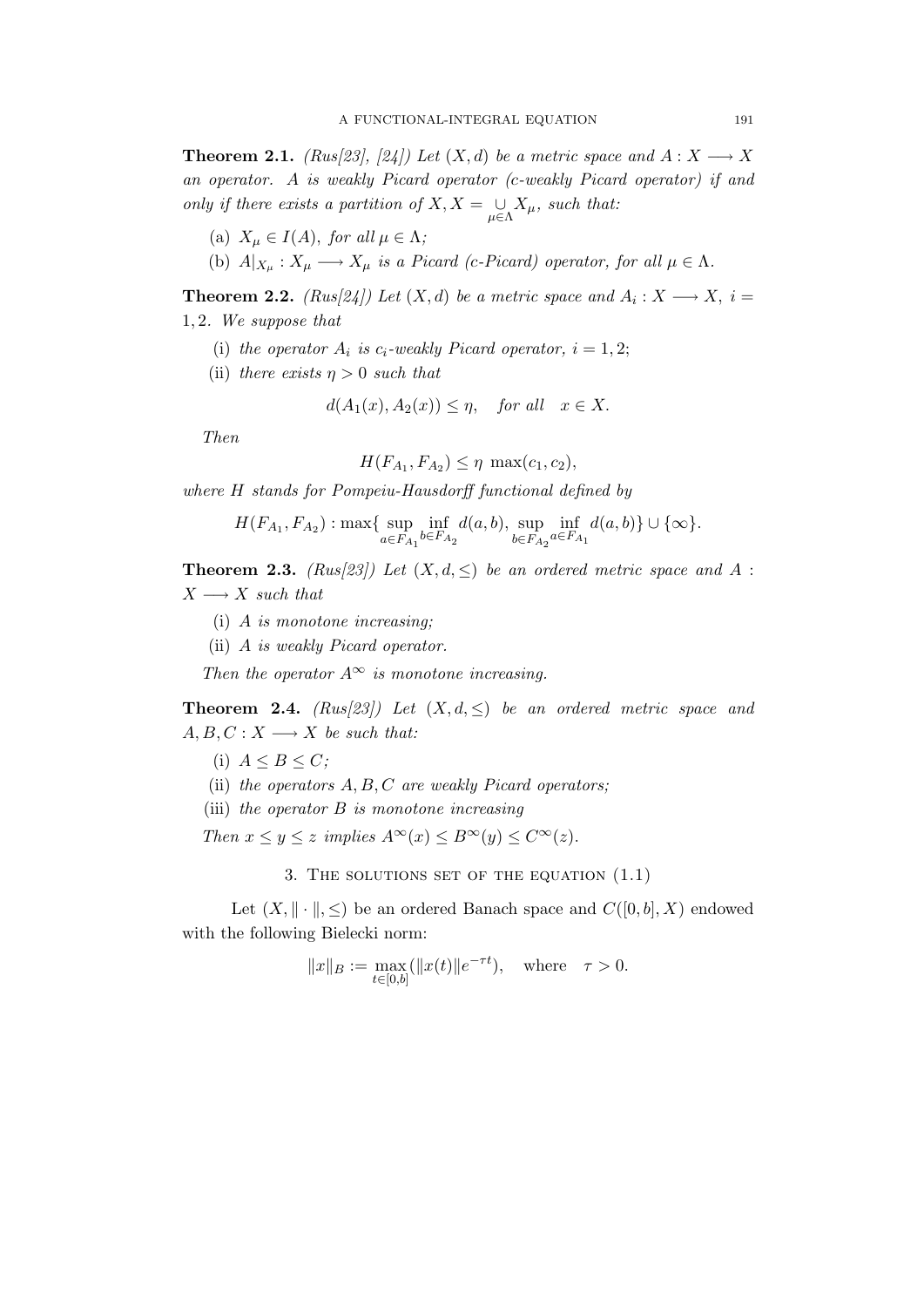So,  $(C([0, b], X), \| \cdot \|_B)$  is a Banach space denoted in what follows by  $C([0, b], X).$ 

Consider the equation(1.1) and suppose that the following conditions are satisfied:

- $(c_1)$   $g \in C([0,b] \times X \times X \times X, X), K \in C([0,b] \times [0,b] \times X \times X, X);$
- $(c_2)$  there exists  $L_k > 0$  such that

$$
||K(t, s, u_1, u_2) - K(t, s, v_1, v_2)|| \le L_k(||u_1 - v_1|| + ||u_2 - v_2||),
$$

for all  $t, s \in [0, b]$  and all  $u_i, v_i \in X$ ,  $i = 1, 2$ ;

 $(c_3)$  there exists  $L_g < \frac{1}{2}$  $\frac{1}{2}$  such that

$$
||g(t, u_1, u_2, \alpha) - g(t, v_1, v_2, \alpha)|| \le L_g(||u_1 - v_1|| + ||u_2 - v_2||),
$$

for all  $t \in [0, b]$  and all  $u_i, v_i, \alpha \in X$ ,  $i = 1, 2$ .

Consider the operator  $A: C([0, b], X) \longrightarrow C([0, b], X)$  defined by  $A(x)(t) := g(t, x(t), x(\lambda t), x(0)) + \int_0^t K(t, s, x(s), x(\lambda s))ds, t \in [0, b], \lambda \in ]0, 1[$ .

In our considerations the following equation

$$
g(0, \alpha, \alpha, \alpha) = \alpha, \quad \alpha \in X \tag{3.1}
$$

plays an important role. We denote by  $S_g$  the solutions set of the equation (3.1).

Then we have

**Remark 3.1.** If x is a solution of the equation (1.1) (i.e.  $x \in F_A$ ), then  $x(0) \in S_q$ .

**Remark 3.2.** Let  $X_{\alpha} := \{x \in C([0, b], X) \mid x(0) = \alpha\}$  be. It is clear that

$$
C([0,b],X) = \bigcup_{\alpha \in X} X_{\alpha}
$$

is a partition of  $C([0, b], X)$ .

**Remark 3.3.**  $X_{\alpha} \in I(A)$  if and only if  $\alpha \in S_a$ .

We denote by  $A_{\alpha} := A |_{X_{\alpha}} : X_{\alpha} \longrightarrow X_{\alpha}$ . We have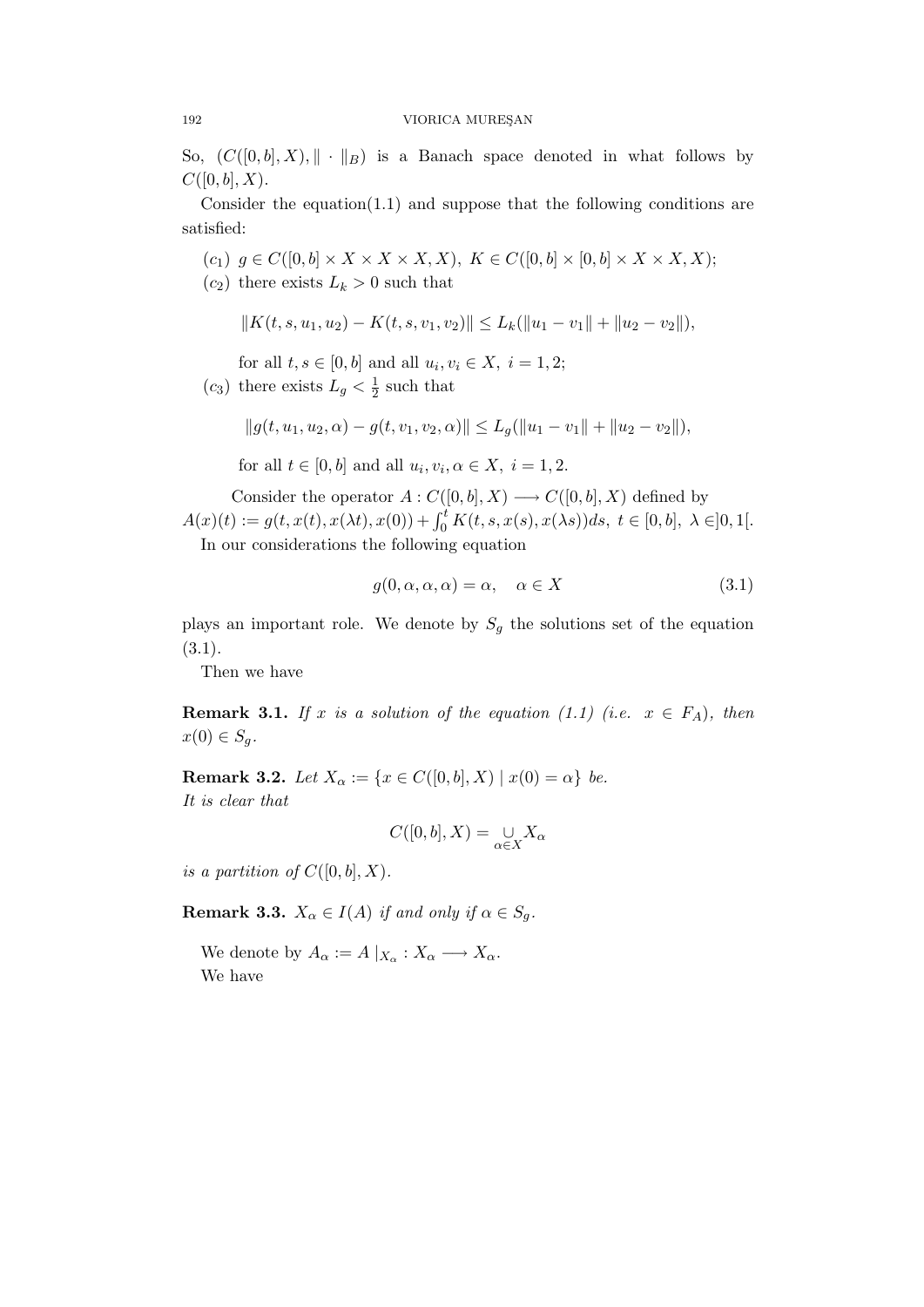**Theorem 3.1.** We suppose that the conditions  $(c_1), (c_2)$  and  $(c_3)$  are satisfied. Then the operator

$$
A \mid_{\alpha \in S_g} X_{\alpha} : \bigcup_{\alpha \in S_g} X_{\alpha} \longrightarrow \bigcup_{\alpha \in S_g} X_{\alpha}
$$

is a weakly Picard operator and  $CardF_A = CardS_q$ .

**Proof.** By using  $(c_2)$  and  $(c_3)$  we obtain

$$
||A_{\alpha}(x)(t) - A_{\alpha}(z)(t)|| \le ||g(t, x(t), x(\lambda t), \alpha) - g(t, z(t), z(\lambda t), \alpha)||
$$
  
+ 
$$
\int_{0}^{t} ||K(t, s, x(s), x(\lambda s)) - K(t, s, z(s), z(\lambda s))||ds \le
$$
  

$$
L_{g}(||x(t) - z(t)||e^{-\tau t}e^{\tau t} + ||x(\lambda t) - z(\lambda t)||e^{-\tau \lambda t}e^{\tau \lambda t} +
$$
  
+ 
$$
L_{K} \int_{0}^{t} (||x(s) - z(s)||e^{-\tau s}e^{\tau s} + ||x(\lambda s) - z(\lambda s)||e^{-\tau \lambda s}e^{\tau \lambda s})ds
$$
  

$$
\le L_{g}||x - z||_{B}(e^{\tau t} + e^{\tau \lambda t}) + L_{k}||x - z||_{B}(\int_{0}^{t} e^{\tau s}ds + \int_{0}^{t} e^{\tau \lambda s}ds)
$$
  

$$
\le 2L_{g}||x - z||_{B}e^{\tau t} + L_{K}||x - z||_{B}(\frac{e^{\tau t} - 1}{\tau} + \frac{e^{\tau \lambda t} - 1}{\lambda \tau})
$$
  

$$
\le e^{\tau t} (2L_{g} + L_{k} \frac{1 + \frac{1}{\lambda})}{\tau} ||x - z||_{B}, \text{ for all } t \in [0, b].
$$

So,

$$
||A_{\alpha}(x)(t) - A_{\alpha}(z)(t)||e^{-\tau t} \le \left[2L_g + \frac{L_k(1+\frac{1}{\lambda})}{\tau}\right] ||x-z||_B, \text{ for all } t \in [0,b].
$$

Therefore,

$$
||A_{\alpha}(x)(t) - A_{\alpha}(z)(t)||_{B} \leq \left[2L_{g} + \frac{L_{k}(1 + \frac{1}{\lambda})}{\tau}\right]||x - z||_{B}.
$$

It follows that  $A_\alpha$  is a Lipschitz operator with a Lipschitz constant

$$
L_A = 2L_g + \frac{L_k}{\tau} (1 + \frac{1}{\lambda}).
$$

But  $2L_g < 1$  and by choosing  $\tau$  large enough we have that A is a contraction. The proof follows from Contraction principle and from the result of Theorem 2.1.

By using Remark 3.1 we can define the operator  $\varphi: F_A \longrightarrow S_g, \ x \longrightarrow x(0)$ and  $\varphi$  is a bijective operator. So,  $CardF_A = CardS_g$ .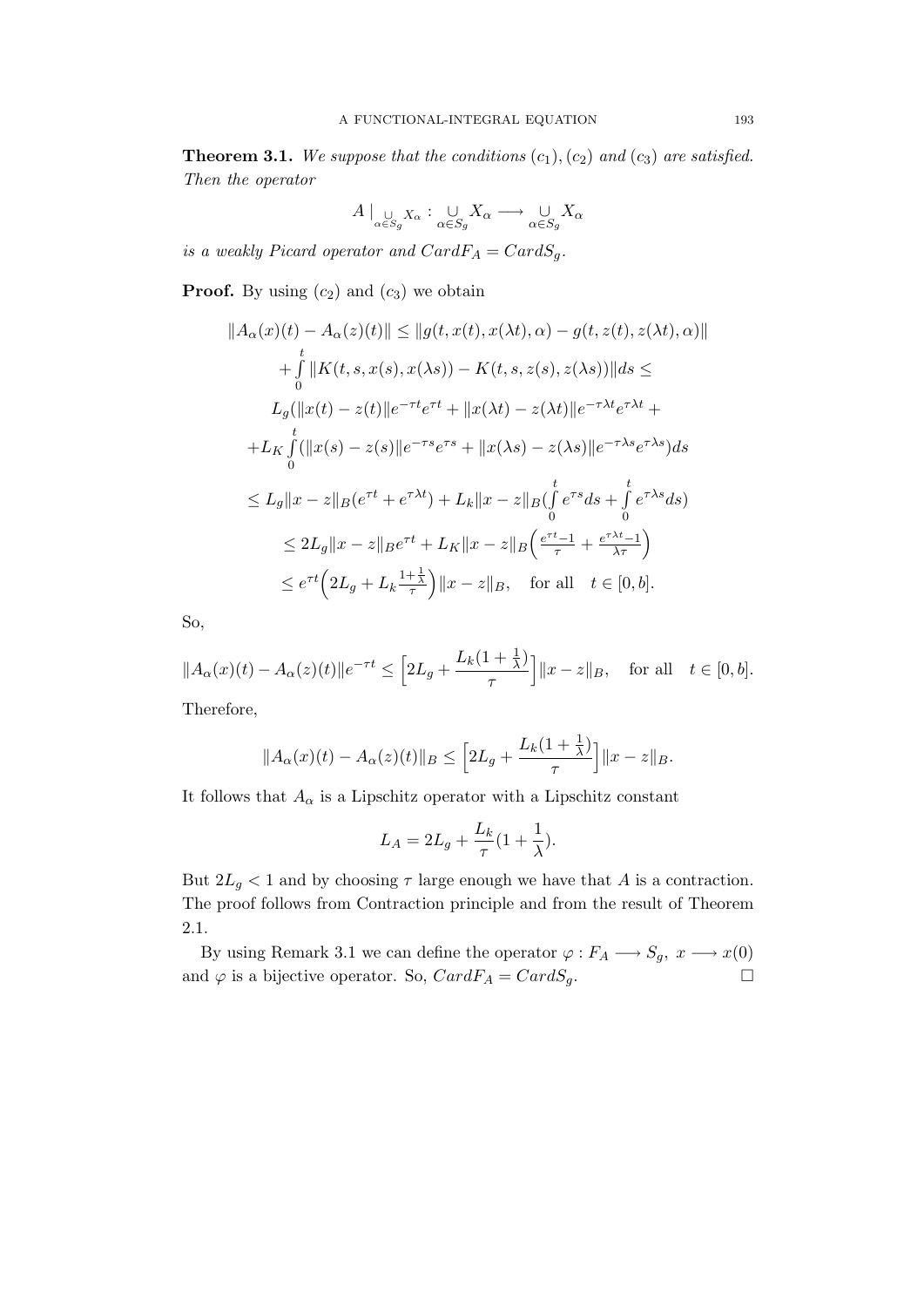**Theorem 3.2.** Consider the equation (1.1) with the conditions  $(c_1), (c_2), (c_3)$ . We suppose that

(c<sub>4</sub>)  $g(t, \cdot, \cdot, \cdot)$  and  $K(t, s, \cdot, \cdot)$  are increasing, for all  $t, s \in [0, b]$ . If x and y are two solutions of the equation  $(1.1)$  then

 $x(0) \leq y(0)$  implies  $x \leq y$ .

**Proof.** From the Theorem 3.1, the operator A is weakly Picard operator. By using  $(c_4)$  and the Theorem 2.3 we obtain that  $A^{\infty}$  is increasing. For  $\alpha \in X$ we define  $\tilde{\alpha}: [0, b] \longrightarrow X$ ,  $\tilde{\alpha}(t) := \alpha$ , for all  $t \in [0, b]$ . We have  $x = A^{\infty}(\tilde{x}(0))$ and  $y = A^{\infty}(\tilde{y}(0))$ . So,  $x(0) \leq y(0)$  implies  $x \leq y$ .

**Theorem 3.3.** Let  $g_i, K_i$ ,  $i = 1, 2, 3$  be with the corresponding conditions  $(c_1), (c_2), (c_3)$ . We suppose that

- (i)  $g_2(t, \cdot, \cdot, \cdot)$  and  $K_2(t, s, \cdot, \cdot)$  are increasing;
- (ii)  $g_1 \le g_2 \le g_3$  and  $K_1 \le K_2 \le K_3$ .
- (iii) Let  $S_{g_i}$  be the solution set of the equation

 $g_i(0, \alpha, \alpha, \alpha) = \alpha$ ,  $i = 1, 2, 3$ 

and we suppose that  $S_{g_1} = S_{g_2} = S_{g_3}$ .

If  $x_i$  is a solution of the corresponding equation (1.1), for  $g_i, K_i$ ,  $i =$ 1, 2, 3, then

 $x_1(0) \le x_2(0) \le x_3(0)$  implies  $x_1 \le x_2 \le x_3$ .

**Proof.** Let  $A_i$ ,  $i = 1, 2, 3$  be the corresponding operator for  $g_i$ ,  $K_i$ ,  $i = 1, 2, 3$ . We remark that

$$
x_i = A_i^{\infty}(\tilde{x}_i(0)), \ i = 1, 2, 3.
$$

The proof follows from the Theorem 2.4.

**Theorem 3.4.** Let  $g_i, K_i, i = 1, 2$  be with the corresponding conditions  $(c_1), (c_2), (c_3)$ . We suppose that

(i) there exist  $\eta_i > 0$ ,  $i = 1, 2$  such that

$$
|g_1(t,u_1,u_2,u_3)-g_2(t,u_1,u_2,u_3)|\leq \eta_1,
$$

for all  $t \in [0, b]$  and all  $u_i \in X$ ,  $i = 1, 2, 3$ , and

$$
|K_1(t, s, v_1, v_2) - K_2(t, s, v_1, v_2)| \le \eta_2,
$$

for all  $t, s \in [0, b]$  and all  $v_i \in X$ ,  $i = 1, 2$ ;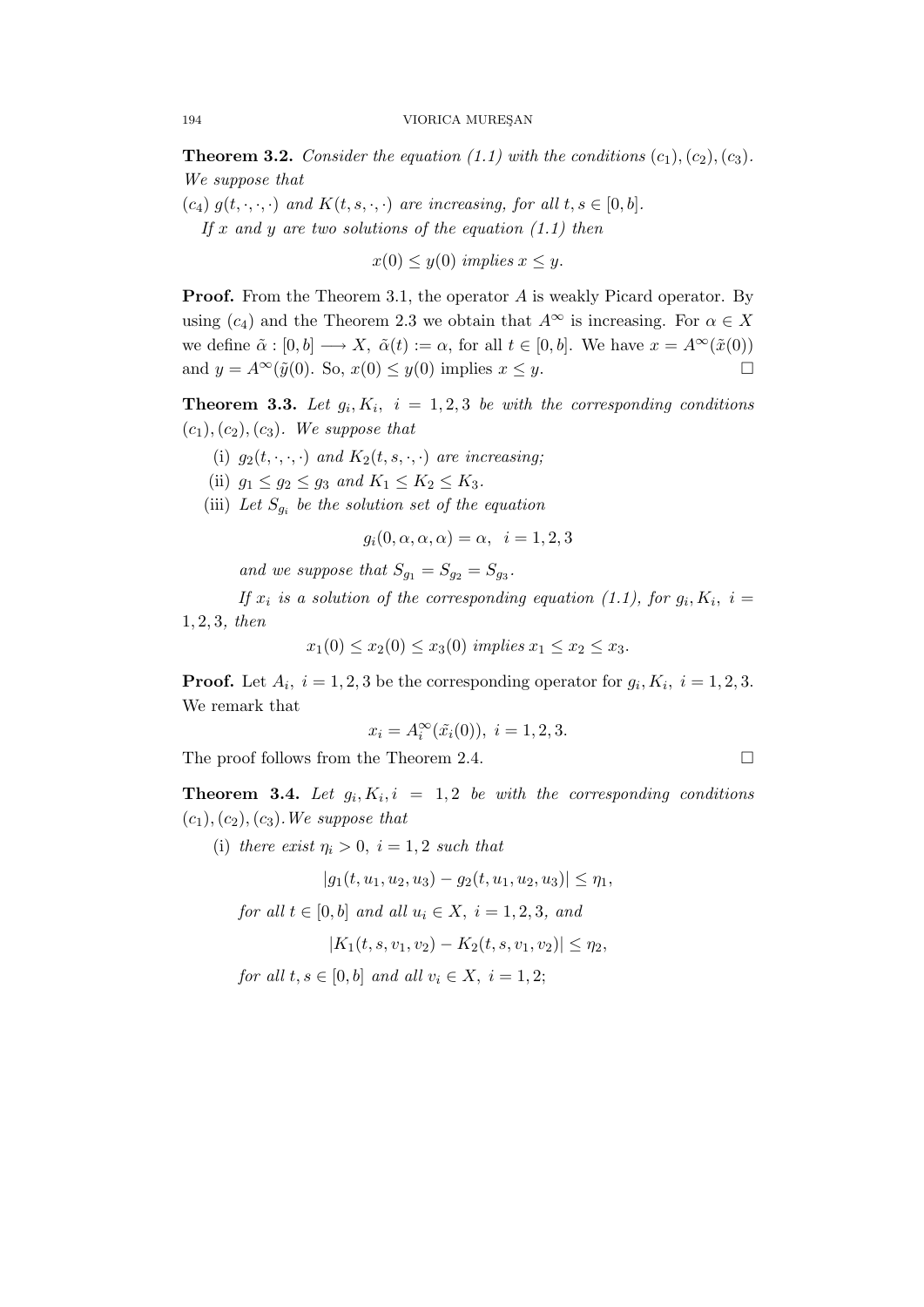(ii)  $S_{g_1} = S_{g_2}$ . Then

$$
H_B(F_{A_1}, F_{A_2}) \leq \frac{\eta_1 + \eta_2 b}{1 - 2L_g - \frac{L_K}{\tau} (1 + \frac{1}{\lambda})},
$$

where  $L_g = \max(L_{g_1}, L_{g_2}), L_K = \max(L_{K_1}, L_{K_2}), H_B$  is the Pompeiu-Hausdorff functional corresponding to  $\|\cdot\|_B$  and  $\tau$  is suitable chosen.

# Proof. We have

$$
||A_1(x)(t) - A_2(x)(t)|| \le ||g_1(t, x(t), x(\lambda t), x(0)) - g_2(t, x(t), x(\lambda t), x(0))||
$$
  
+ 
$$
\int_0^b ||K_1(t, s, x(s), x(\lambda s)) - K_2(t, s, x(s), x(\lambda s))|| ds \le \eta_1 + \eta_2 b.
$$

It follows that  $||A_1(x) - A_2(x)||_B \le \eta_1 + \eta_2 b$ .

The operator  $A_i$ ,  $i = 1, 2$  is c-weakly Picard operator with the constant

$$
c = \frac{1}{1 - 2L_g - \frac{L_k}{\tau} (1 + \frac{1}{\lambda})},
$$

where  $L_g = \max(L_{g_1}, L_{g_2}), L_K = \max(L_{K_1}, L_{K_2})$  and  $\tau$  is suitable chosen such that  $2L_g + \frac{L_K}{\tau}(1 + \frac{1}{\lambda}) < 1$ . So, the proof follows from the Theorem 2.2.

Example 3.1. Consider the following equation:

$$
x(t) = t + a_1 x(t) + a_2 x(\frac{t}{2}) + x(0) - a_3 +
$$
  

$$
\int_{0}^{t} (t + s + \sin(x(s)) + \cos(x(\frac{s}{2}))) ds, t \in [0, 3],
$$
 (3.2)

where  $a_i \in \mathbb{R}, i = \overline{1,3}.$ 

We have

**Theorem 3.5.** We suppose that  $a_1 + a_2 \neq 0$ ,  $|a_1| < \frac{1}{4}$  $\frac{1}{4}$  and  $|a_2| < \frac{1}{4}$  $rac{1}{4}$ . Then the equation (3.2) has a unique solution.

**Proof.** Here  $g(t, u, v, w) = t + a_1u + a_2v + w - a_3$  and the condition  $(c_3)$ is satisfied with  $L_g = \max(|a_1|, |a_2|)$ . The equation  $g(0, \alpha, \alpha, \alpha) = \alpha$  has a unique solution

$$
\alpha = \frac{a_3}{a_1 + a_2}.
$$

So, the proof follows from the Theorem 3.1.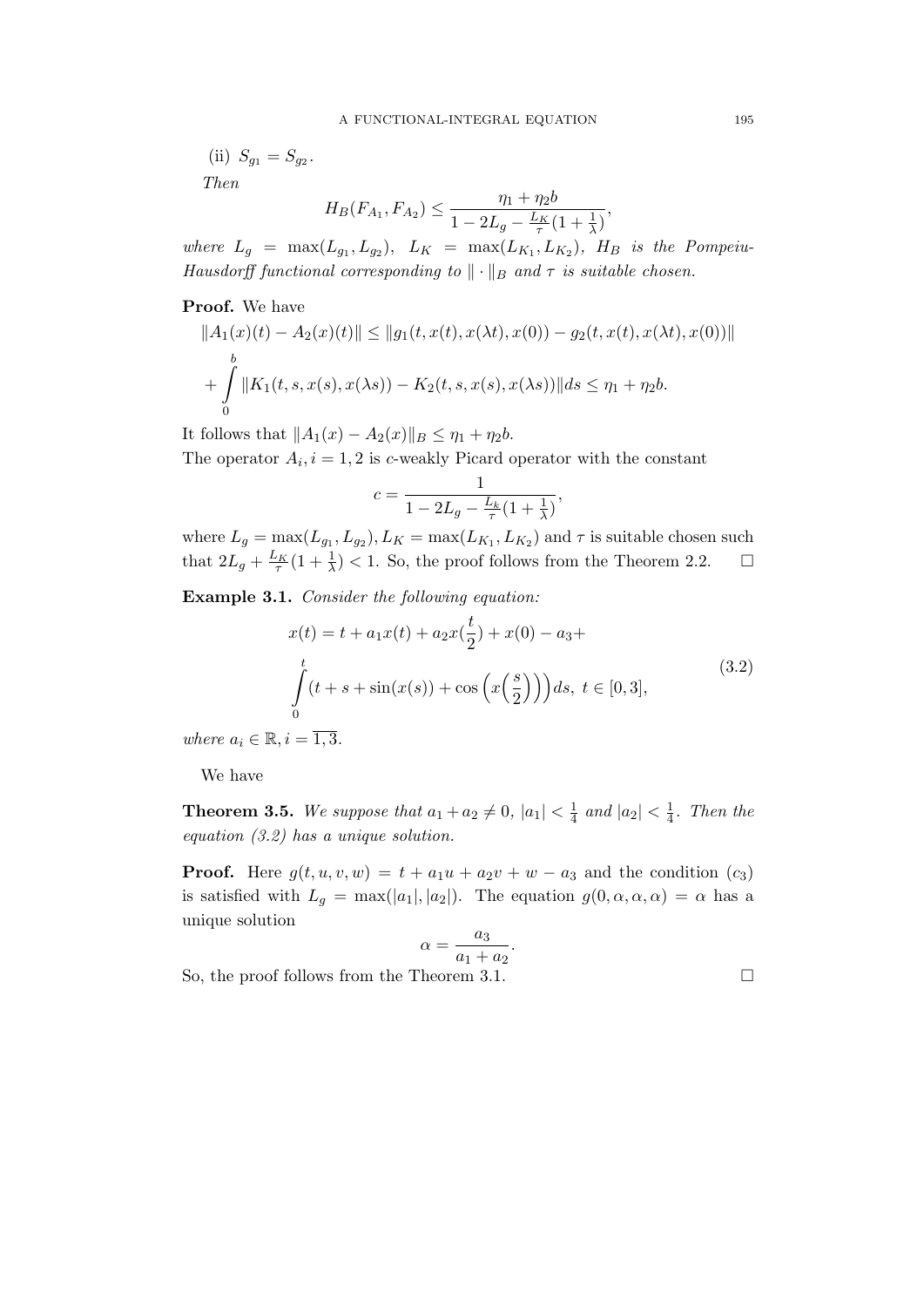#### 196 VIORICA MUREŞAN

### **REFERENCES**

- [1] N.V. Azbelev, V.P. Maksimov, L.F. Rahmatulina, Introduction to Functional-Differential Equations Theory, MIR, Moscow, 1991 (in Russian).
- [2] R.E. Bellman, K.L. Cooke, Differential-Difference Equations, Academic Press, New York, 1963.
- [3] S.R. Bernfeld, V. Lakshmikantham, An Introduction to Nonlinear Boundary Value Problems, Academic Press, New York, 1974.
- [4] C. Corduneanu, Integral Equations and Applications, Cambridge University Press, 1991.
- [5] L.F. Elsgoltz, S.B. Norkin, Introduction to the Theory of Differential Equations with Deviating Arguments, MIR, Moscow, 1971 (in Russian).
- [6] D. Guo, V. Lakshmikantham, X. Liu, Nonlinear Integral Equations in Abstracts Spaces, Kluwer, Dordrecht, 1996.
- [7] A. Halanay, Differential Equations: Stability, Oscillations, Time Lags, Academic Press, New York, 1965.
- [8] J.K. Hale, Theory of Functional-Differential Equations, Springer Verlag, 1977.
- [9] J.K. Hale, M. Sjoerd, Lunel Verduyn, Introduction to Functional-Differential Equations, Springer Verlag, New York, 1993.
- [10] M.W. Hirsch, C.C. Pugh, Stable maniforlds and hyperbolic sets, Proc. Symp. in Pure Math., 14(1970), 133-163.
- [11] A. Iserles, On the generalized pantograph functional-differential equation, European J. Appl. Math., 1992, 1-38.
- [12] T. Kato, J.B. McLeod, *The functional-differential equation*  $y'(x) = ay(\lambda x) + by(x)$ , Bull. Amer. Math. Soc., **77**(1971), 891-937.
- [13] V. Lakshmikanthan (ed.), Trends in the Theory and Practice of Nonlinear Differential Equations, Marcel Dekker, New York, 1984.
- [14] V. Muresan, Differential Equations with Affine Modification of the Argument, Transilvania Press, Cluj-Napoca, 1997 (in Romanian).
- [15] V. Muresan, Functional-Integral Equations, Ed. Mediamira, Cluj-Napoca, 2003.
- [16] J.R. Ockendon, *Differential equations and industry*, The Math. Scientist., **5**(1980), 1-12.
- [17] R. Precup, Integral Equations, Babes-Bolyai University, Cluj-Napoca, 1993 (in Romanian).
- [18] I.A. Rus, *Metrical Fixed Point Theorems*, Univ. of Cluj-Napoca, 1979.
- [19] I.A. Rus, Weakly Picard mappings, Comment. Math. Univ. Carolinae, 34(1993), 769- 773.
- [20] I.A. Rus, Picard operators and applications, Babes-Bolyai Univ. of Cluj-Napoca, Preprint 3(1996).
- [21] I.A. Rus, Differential Equations, Integral Equations and Dynamical Systems, Transilvania Press, Cluj-Napoca, 1996 (in Romanian).
- [22] I.A. Rus, A fiber generalized contraction theorem and applications, Mathematica, 41(64)(1999), 85-90.